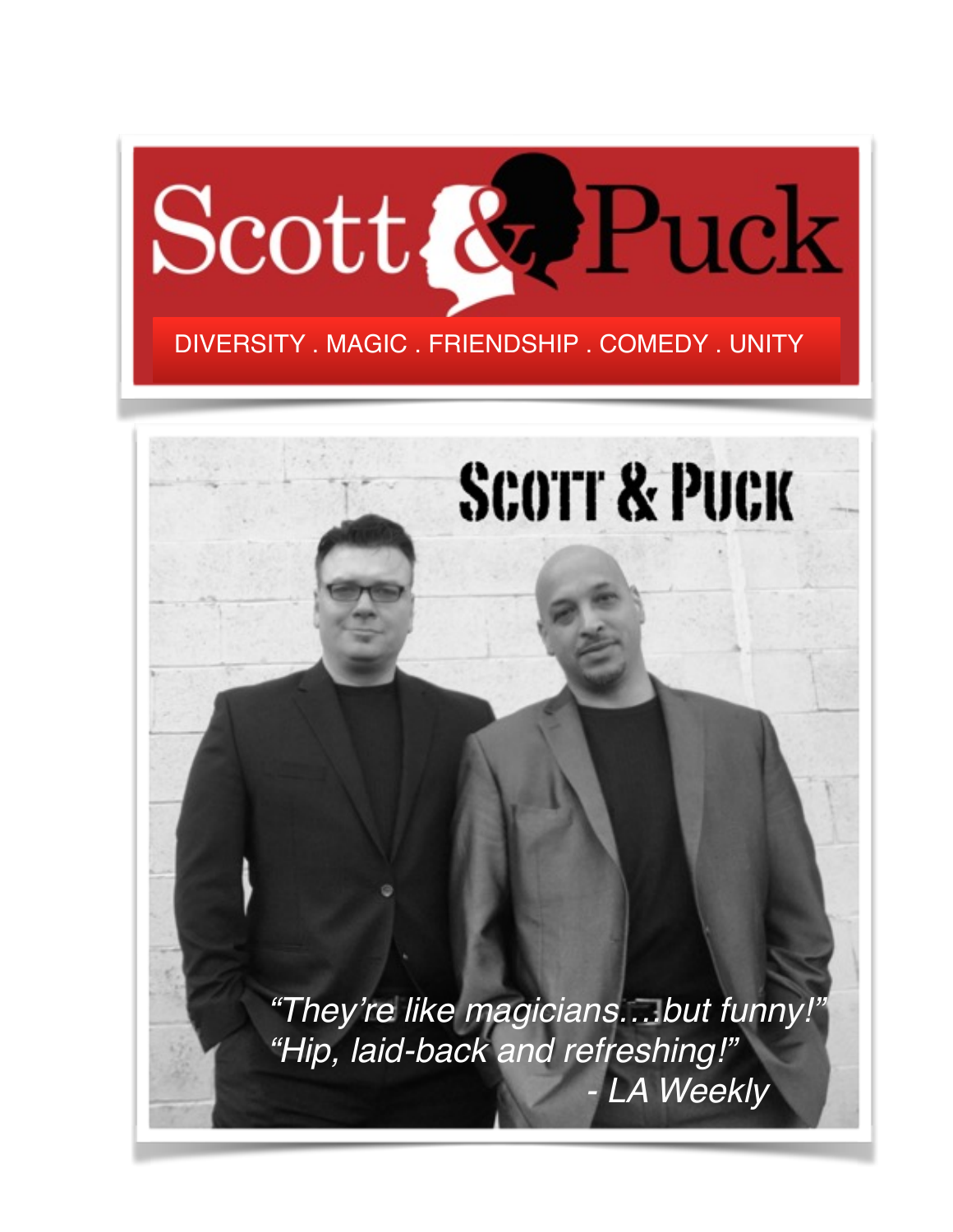## **ABOUT THE PERFORMERS**

Scott and Puck are comedian magicians who use their artform of **laughter and amazement** to spark a dialogue about what's going on in the world today. As an



added bonus, they always amaze with their offbeat illusions, out of the box stunts, and **smart comedy**.

They were both finalists on Americas Got Talent, are



current contributors to the Huffington Post and were featured on Penn & Teller's Fool Us on the CW network.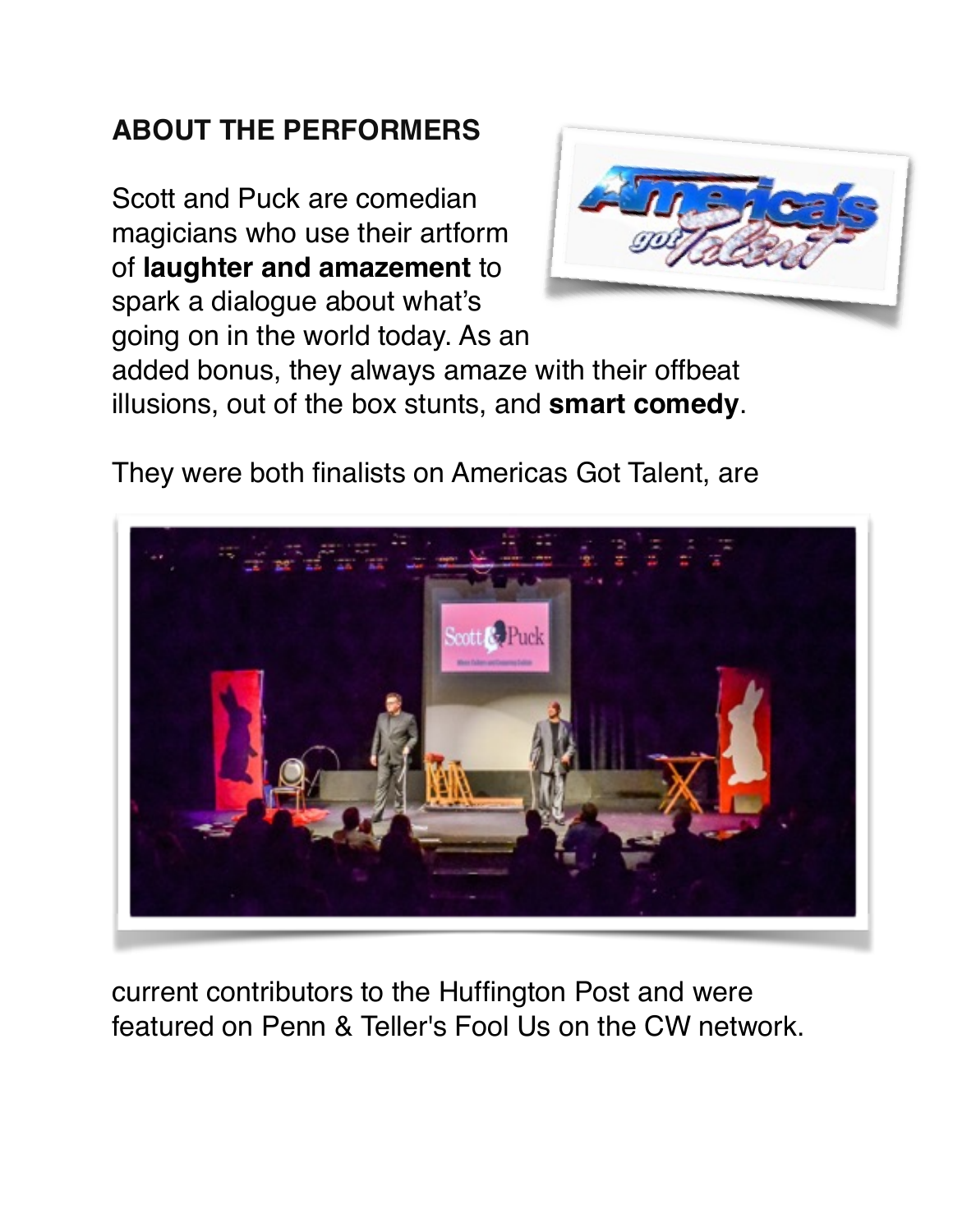## **ABOUT THE SHOW**

The concept is unique, the performers different, and the result is pure entertainment from start to finish. This is **not your typical magic show** and they are in no way typical magicians. This is magic for grownups. These two are magical



artists who offer hilarious and **culturally relevant**  conjuring.



They flip the script on their hocuspocus, focusing not only on the laughs, but also the meaning of the magic and how it relates to today's audiences.

Often their individual beliefs and upbringings cause tension, but they always manage to empathize with each other's points of view.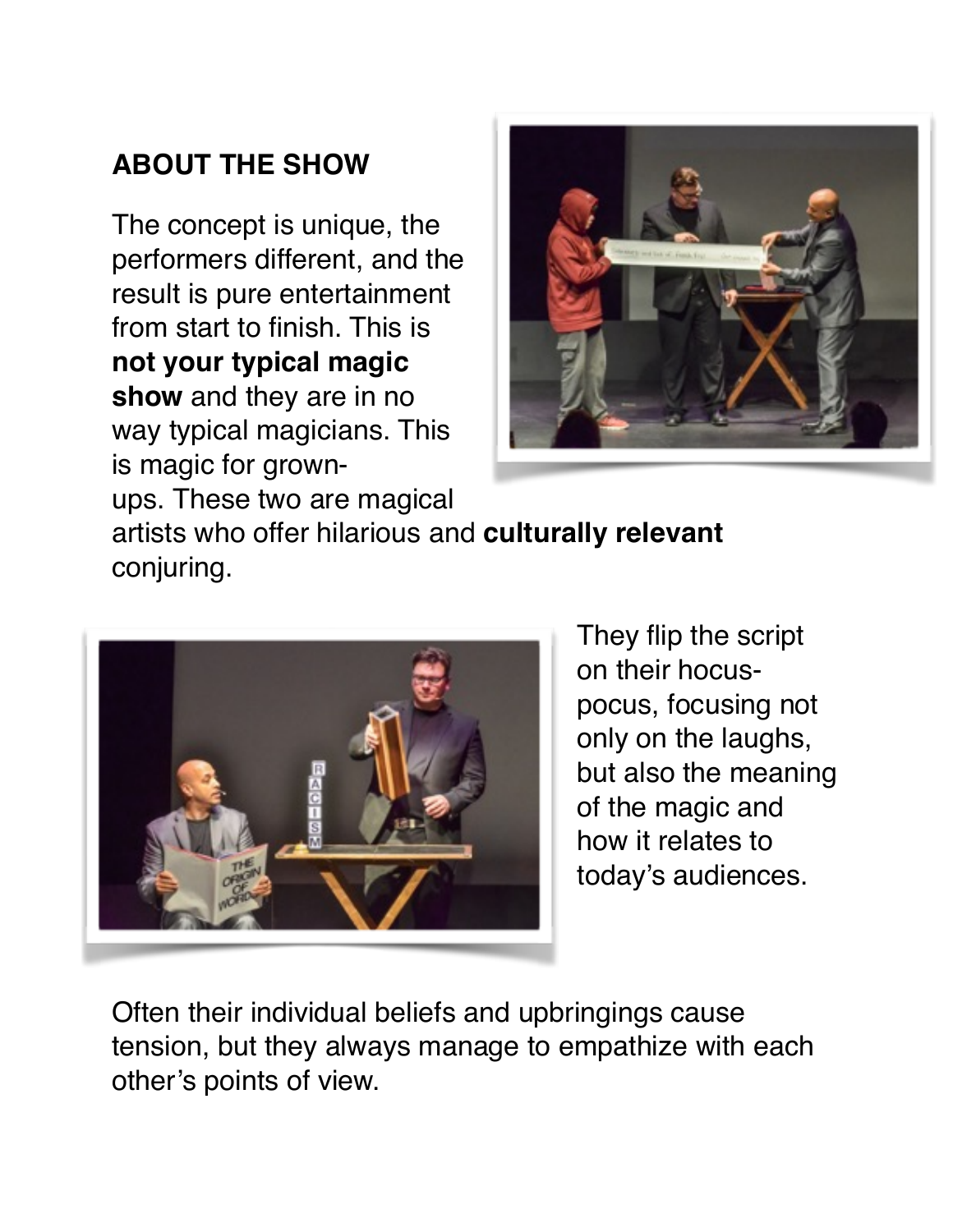*"You should never really judge a man until you walk a mile in his shoes."*  -Puck

*"But if you do, at least you are a mile away and you have his shoes."* -Scott



## **PEOPLE ARE SAYING**

"You fooled the \$#%^ out of me…you got me 100 percent!" Penn Gillette - **Penn and Teller**

"They were a real pleasure to work with. We had a large attendance for this event and the response was very enthusiastic!" Sophia Merunka - **DeVry Institute**

**"**You guys aren't just magicians, you're wizards!" Howard Stern **- Howard Stern Radio Show**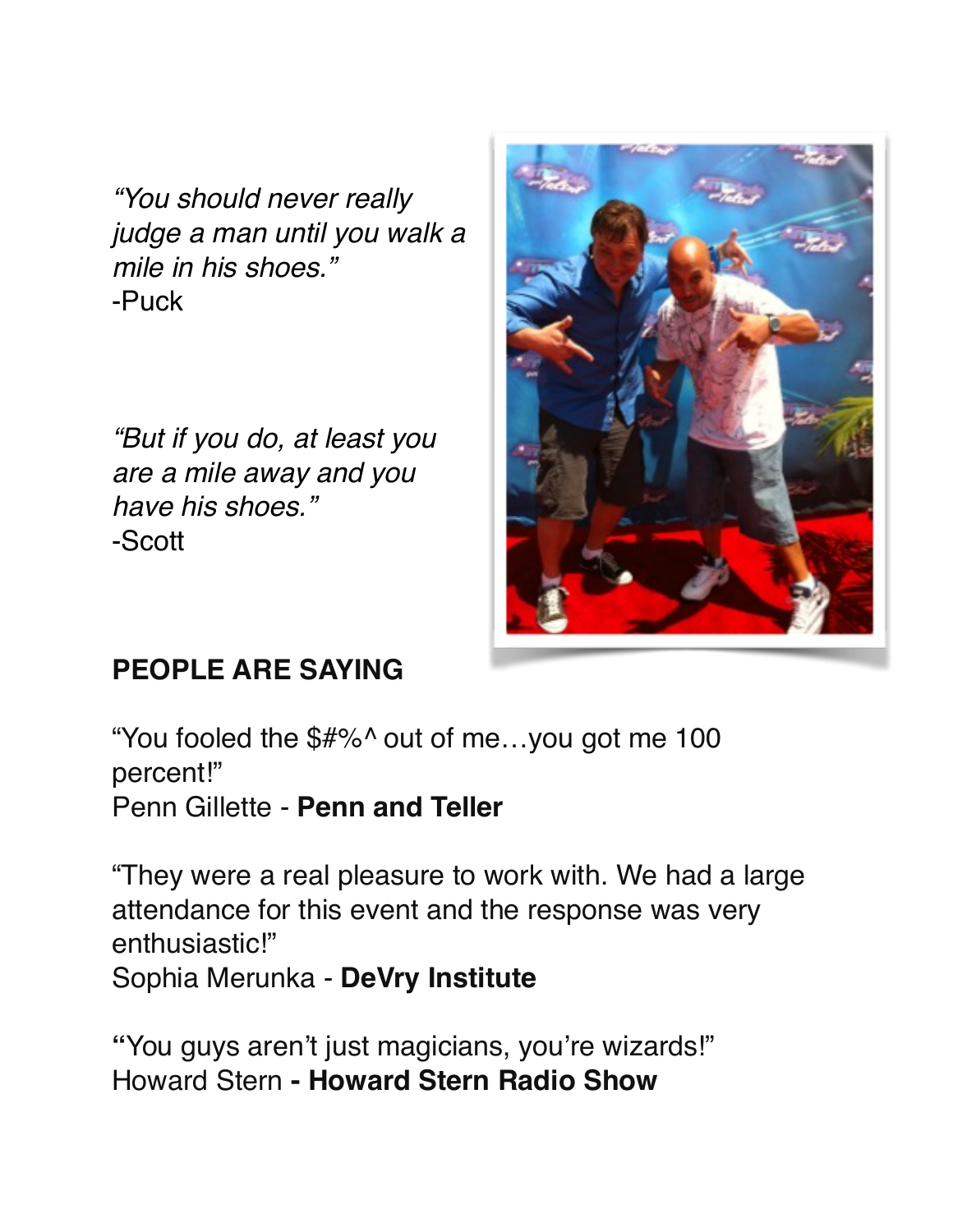"They generated excellent audience participation from our students, something we rarely see."

- Charlene Jones - **Thomas Nelson Comunity College**

"These guys not only raise the stakes… they raise the roof!"

**- LA Times**

"Your energy, enthusiasm, and



professionalism were very appreciated by the audience, we got so many positive comments."

## **-Avalon Theatre**

"Students flooded them with questions and personal stories. It was truly phenominal." Tom Clifton - **SUNY Brockport**

"A joy to work with, can't wait to have you back." **The Weinberg Center**